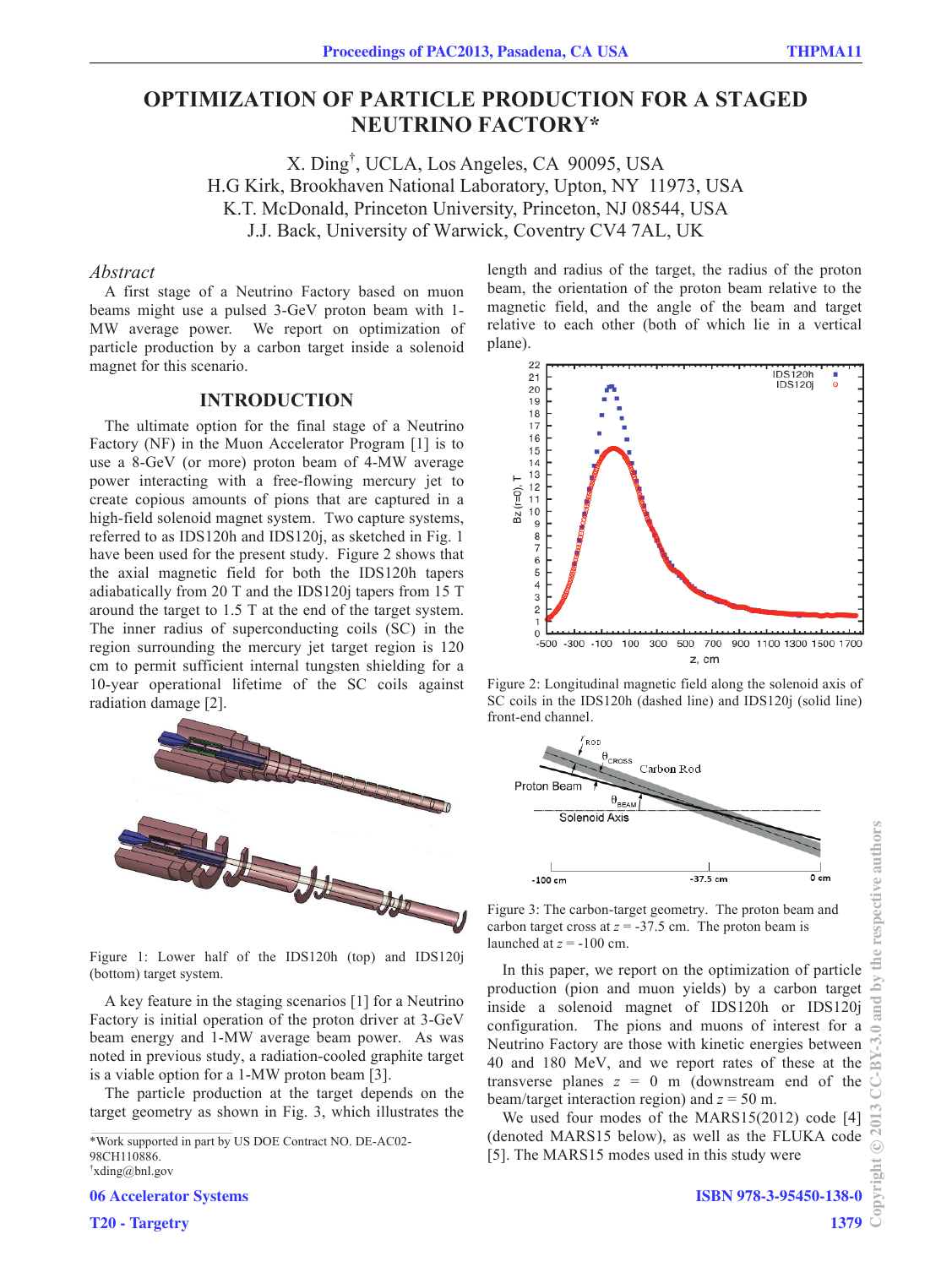Mode 1: MARS15 default mode (without either LAQGSM or the MCNP tables);

Mode 2: MARS15 with MCNPDATA (with the MCNP tables but without the LAQGSM mode);

Mode 3: MARS15 in LAQGSM mode (with the LAQGSM mode but without the MCNP tables);

Mode 4: MARS15 in LAQGSM mode with MCNPDATA (with both the LAQGSM mode and the MCNP tables).

## **OPTIMIZED TARGET PARAMETERS AND PARTICLE PRODUCTION OF IDS120H CONFIGURATION**

Using the MARS15 default mode (Mode 1), our optimization started with a 3-GeV proton beam impinging on a carbon target with IDS120h configuration. The initial target radius was chosen as 0.75 cm and the target angle as 50 mrad to the solenoid axis of the SC coils [3]. The target and beam were tilted by the same angle with respect to the solenoid axis, while the beam radius (RMS spot size) was fixed to be either  $\frac{1}{4}$ , 1/3.5 or 1/2.5 of the target radius. Several runs were performed during each optimization cycle. In run 1 we varied the target length while keeping initial target radius, target angle fixed; in run 2 we varied the target radius using the new target length while keeping the target angle fixed; and in run 3 we varied the target angle with the new target radius. We repeated the above until convergence was achieved.

Figure 4 depicts the particle production as a function of target length, which shows that the target length corresponding to the peak of production is at 72 cm.



Figure 4: Particle production yields as a function of target length (TR/BR = target radius / beam radius).

Figure 5 shows the variation of particle production with target radius. The production is maximized when the target has a radius of 0.346 cm for a beam radius equal to 1/4 of this.

Figure 6 shows the particle production as a function of beam angle, with a peak around 42 mrad, when the beam Formulation is 0.0865 cm and the target has a length and radius  $\frac{1}{25}$  ISBN 978-3-95450-138-0<br>
1380

ISBN 978-3-95450-138-0

of 72 cm and 0.346 cm, respectively. In comparison with the results of our initial setting in Fig. 4, the optimization has given a 15% increase in the peak of particle production (from 0.0228 to 0.0262 per proton per GeV).



Figure 5: Particle production yields as a function of target radius.



Figure 6: Particle production yields as a function of beam angle.

### **PARTICLE PRODUCTION AND ENERGY SPECTRA OF IDS120J CONFIGURATION**

The above optimization of the carbon target in the IDS120h configuration for a 3 GeV proton beam was used as a starting point for studying particle production and energy spectra for the IDS120h configuration. Table 1 shows the particle production results using  $10^5$ incoming 3-GeV protons. The results using MARS 15 Modes 1 and 2 are similar, as are also those of Modes 3 and 4, which indicates that use of the optional MCNP mode in MARS15 does not play an important role in the particle production study.

Figures 7 and 8 show secondary-particle energy spectra from MARS15 Modes 1 and 4, respectively, and their